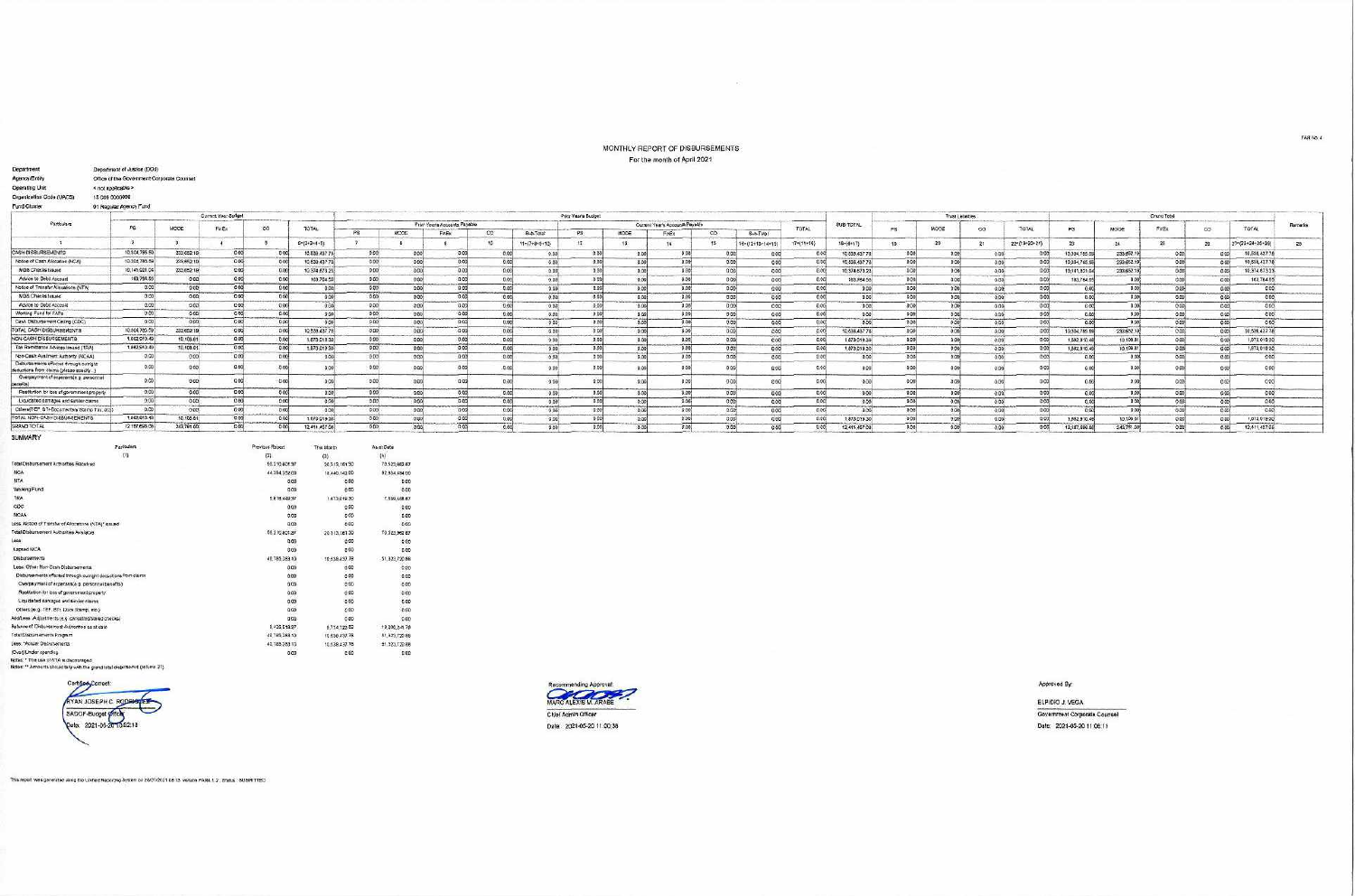## MONTHLY REPORT OF DISBURSEMENTS For the month of May 2021

|                                                                                   | 01 Regular Agency Fund                |                | Current Year Budget              |                |                                   |           | The contract of the contract to the contract of the contract of the contract of the contract of the contract of the contract of the contract of the contract of the contract of the contract of the contract of the contract o<br>Prior Year's Budget |                            |                           |                                |       |                |                                 |              |                                |                                           |                     | <b>CONTRACTOR</b> CONTRACTOR       |                   |                  |               | Montana il composito estate anno anno 1992<br>and construction depends on the determination<br>to the character is a previous formulation of the company of the |                                 |                           |       |                            |                      |
|-----------------------------------------------------------------------------------|---------------------------------------|----------------|----------------------------------|----------------|-----------------------------------|-----------|-------------------------------------------------------------------------------------------------------------------------------------------------------------------------------------------------------------------------------------------------------|----------------------------|---------------------------|--------------------------------|-------|----------------|---------------------------------|--------------|--------------------------------|-------------------------------------------|---------------------|------------------------------------|-------------------|------------------|---------------|-----------------------------------------------------------------------------------------------------------------------------------------------------------------|---------------------------------|---------------------------|-------|----------------------------|----------------------|
| <b>Particulars</b>                                                                | Þ6                                    | MODE           |                                  | co             |                                   |           | the first contract to the first pro-<br>Prior Years Accounts Payable                                                                                                                                                                                  |                            |                           |                                |       |                | Current Year's Accounts Payable |              | the property of the control of | the country of the country of the country | SUB-TOTAL           | -------                            | Trust i, ishildee |                  |               |                                                                                                                                                                 |                                 | Grand Total               |       |                            |                      |
|                                                                                   | <b><i><u>State Contractor</u></i></b> |                | FinEx                            |                | TOTAL                             | <b>PS</b> | MODE                                                                                                                                                                                                                                                  | FinEx                      | <b>CO</b>                 | Sub-Total                      | PS    | <b>MODE</b>    | FAEX                            | $\infty$     | Sub-Total                      | <b>TOTAL</b>                              |                     | PS:                                | MODE              | $\infty$         | TOTAL         | PS                                                                                                                                                              | <b>MCCE</b>                     | FinEx<br>co               | TOTAL | <b>Remarks</b>             |                      |
|                                                                                   |                                       |                |                                  |                | $6 = (2 \cdot 3 \cdot 4 \cdot 5)$ |           |                                                                                                                                                                                                                                                       |                            |                           | 11=(7+8+9+10)                  | 12    | -49.           |                                 |              | 16=(12+13+14+16)               | $17 = (11 + 55)$                          | $18 - (6 + 17)$     |                                    |                   | 21               | 22-(19+20+21) |                                                                                                                                                                 |                                 |                           |       |                            |                      |
| <b>CASH DISBURSEMENTS</b>                                                         | 22.384.907.5                          | 814,527.74     | 0.00                             |                | 23,199,518                        | 0.001     | 0 <sup>o</sup>                                                                                                                                                                                                                                        | 0.00                       | 0.00                      | 0.00                           | 0.00  |                | 0.00                            |              |                                |                                           |                     |                                    |                   |                  |               | 23                                                                                                                                                              |                                 |                           |       | $27 = 123 + 24 + 26 + 261$ | $\overline{28}$      |
| Notice of Cash Allocation (NCA)                                                   | 22.384.967.                           | 814.527.74     | <b>CONTRACT</b><br>0.00          | 0.0            | 23,190,515.2                      | 0.00      | 0 <sup>o</sup>                                                                                                                                                                                                                                        | 0.0                        | 0.00                      | 000                            | 0.00  |                | $-0.00$                         |              | 0 <sup>o</sup>                 |                                           | 23,199,615.2        | 0.00                               | 0.0               |                  |               | 22384 9871                                                                                                                                                      | 814,6277                        | 0.001                     |       | 23.199.515.27              |                      |
| <b>MDS Checks Issued</b>                                                          | 22,218,422.9                          | 814,527.74     | 0.00                             | 0.0            | 23.032.963.72                     | 0.00      | 0.00                                                                                                                                                                                                                                                  |                            | 0.00                      | <b>State State</b><br>0.00     | 0.00  |                | <b>Contact</b><br>0.00          |              | 0.00                           |                                           | 23,199,515.2        | 0.00                               | 0 <sub>O</sub>    | 0.00             |               | 22384 9871                                                                                                                                                      | 114,527.7                       | 0.00                      |       | 23.199.515.27              |                      |
| Advice to Debit Account                                                           | 166,564.6                             | 00             | 0.001                            | 00             | 106,564.5                         | 0.00      | <b>DOG</b>                                                                                                                                                                                                                                            |                            | 0.00                      | 0.00                           | 000   |                | <b>CONTRACTOR</b><br>0.001      |              | 0.00                           |                                           | 23,032,950.72       | 0.00                               |                   | 0.00             |               | 22.219.422.98                                                                                                                                                   | 814,527.74<br><b>COMMERCIAL</b> | 0.00                      |       | 23 032 050 72              |                      |
| Notice of Transfer Atlocations (NTA)                                              | 0.00                                  | 0.00           | 0.00                             | 0.01           | 000                               | 0.00      | 000                                                                                                                                                                                                                                                   | 0 <sub>0</sub>             | 0.00                      | 0.00                           | 0.00  | 0.00           | ـــ                             |              | 0.001                          |                                           | 195,564.65          | 0.00                               | 0 <sub>0</sub>    | 0.00             | 0.0           | 166,564.5                                                                                                                                                       | 0.00                            | 0.00                      |       | 166,584.55<br>menand       |                      |
| <b>MOS Checks Issued</b>                                                          | 0.00                                  | 0.00           | 0.001                            | 0.00           | 000                               | 0.00      | 0.00                                                                                                                                                                                                                                                  | -9.0                       | 0.00                      | 0.00 <sup>2</sup>              | 0.001 | 0.00           | 0.00                            |              | 000                            | 0.00                                      | 0.00                | 0.00                               |                   | 0.00<br>والمسترد | 00            | 0.00                                                                                                                                                            | 000                             | 0.00                      | 0.005 | 0.00                       |                      |
| Advice to Dabit Account                                                           | <b>PERMIT</b><br>0.00                 | 0.00           | 0.00                             | 0.00           | 0.00                              | 0.00      | 0.001                                                                                                                                                                                                                                                 | 0.00                       | 000                       | ومايحتهم<br>0.00               | 0.00  | 0.00           | 0.001<br>ستعرز<br>0.00          |              | 000                            | 0.00                                      | 0 <sub>0</sub>      | 0.00                               | 0 <sup>o</sup>    | <b>C.DO</b>      | 0.0           | 0.00                                                                                                                                                            | 0.005                           | 0 <sup>0</sup>            | 0.00  | 0.00<br>___                |                      |
| Working Fund for FAPs                                                             | 0.00                                  | 0.00           | <b>Service</b><br>0 <sub>0</sub> | 0.00           | - 6.00                            | 0.001     | 0.00                                                                                                                                                                                                                                                  | 0 <sup>0<sub>0</sub></sup> | DQQ                       | --<br>0.00                     | 0.00  | 0.00           | 0.00                            |              | 0.00                           | 0.00                                      | 000                 | 000                                | 0.00              | 0.00             | 0.01          | 0.00                                                                                                                                                            | 0 <sup>0</sup>                  | 0.00<br><b>Historical</b> | 0.03  | 0.00                       |                      |
| Cash Disbursement Celling (CDC)                                                   | 0.00                                  | 0.00           | -<br>0.00                        | p col          |                                   | 0.00      | 0.00                                                                                                                                                                                                                                                  |                            | 0.00                      | 0.00                           | 0.001 | 0.00           | 0.00                            |              | 0.00                           | 0.00<br>0.00                              | 0.00                | 0.00                               | 0 <sup>0</sup>    | 0.001            | 0.00          | 0.001                                                                                                                                                           | 00%                             | 0 <sup>o</sup>            | 0.006 | 0.00                       |                      |
| TOTAL CASH DISBURSEMENTS                                                          | 22.384.967.53                         | 814,527.74     | 0.00                             | 0 <sup>o</sup> | 23.199.515.3                      | 0.00      | standard for<br>0.00                                                                                                                                                                                                                                  | <b>0.00F</b>               | <b>STATISTICS</b><br>0.00 | <b>The American</b><br>0.00    | 0.001 | 0.00           | $-$<br>0.00                     | 0.00         | 0.00<br>0.00                   | 0.00                                      | 0.00                | 0.00                               | 0.00              | 0.00             | 0.00          | 0.01                                                                                                                                                            | 0.00                            | 0.00                      | o no  | 000                        |                      |
| NON-CASH DISSURSEMENTS                                                            | 2.625, 557.6                          | 11,458.37      | <b>Contract</b><br>0.00          |                | 2,637,018.97                      | 0.00      | 0.00                                                                                                                                                                                                                                                  | 0.00                       | ___<br>0.00               | 0.00                           | 0.001 | 0.00           | __<br>0.00                      | 0.00         |                                |                                           | 23.199.515.27       | 0.00<br>processing the contract of | 0.00              | 0.00             | 0.0           | 22384.887.53                                                                                                                                                    | B14.527.7                       | 0.001                     |       | 23,199,515.27              |                      |
| Tax Remittance Advices Issued (TRA)                                               | 2,625,557.8                           | 11,459.57      | 0.00                             |                | 2,637,018.9                       | 000       | 0.00                                                                                                                                                                                                                                                  | 0 <sup>o</sup>             | 0.00                      | 0.00                           | 0.00  | 0.00           | 0.00                            | 0 ix         | 0.00<br>0.007                  | 0.00<br>000                               | 2,637,016.97        | 0.00                               | 0.00              | 0.00             | 0.00          | 2.625.557 8                                                                                                                                                     | 11,459.3                        | 0.00<br>marie             | o cel | 2,537,018.97               |                      |
| Non-Cash Availment Authority (NCAA)                                               | 0.00                                  | 0.00           | 0.00                             | 00             |                                   | 0.00      | 0.00                                                                                                                                                                                                                                                  | <b>COLLECTION</b><br>0.00  | 0.00                      | .<br>0.00                      | 0.00  | 0.001          | 0.00                            |              |                                |                                           | 2,637,016.97        | 0.00                               | 0.00              | 0.00             |               | 2825,557.6                                                                                                                                                      | 11.450.37                       | 0.00                      | 6.00  | 2.637.018.97               |                      |
| Disbureements effected through cutright<br>deductions from claims (please specify |                                       | 00             |                                  |                |                                   |           |                                                                                                                                                                                                                                                       |                            | ob                        | 0 <sup>0</sup>                 | 0.00  |                | 0.00                            |              | 0.00<br>0.00                   | 000                                       | 0.0                 | 0.00                               | 0.0               | 0.00<br>0.05     |               | 0.00                                                                                                                                                            | 0.0                             | 0.00                      |       |                            |                      |
| Cverpsyment of expanses(e.g. personnel<br>benefits                                | 0.00                                  | 0 <sup>o</sup> | 00                               | 0.00           |                                   | 0.00      |                                                                                                                                                                                                                                                       |                            | 0.00                      |                                |       |                | 0.00                            |              | 0.00                           | O.M                                       | 0.00                | 0.00                               |                   | 0.00             |               |                                                                                                                                                                 | 0C                              | 0.00                      |       |                            |                      |
| Restitution for idea of government property                                       | 0.00                                  | 0.00           | 0.00                             | 0 <sup>o</sup> | 0.06                              | 0.00      | 0.00                                                                                                                                                                                                                                                  | 0.00                       | 0.00                      | 0.00                           | 0.90  | apol           | 0.00                            | 0.00         | 0.00                           | 0.00                                      |                     |                                    |                   |                  |               |                                                                                                                                                                 |                                 |                           |       |                            |                      |
| Liquidated damages and similar claims                                             | 0.00                                  | 0.00           | 0.00                             | 0.00           | 0.00                              | 0.001     | <b><i><u>SANSAS</u></i></b><br>0.00                                                                                                                                                                                                                   | 0.00                       | 0.00                      | 0.00                           | 0.00  | فمنحت<br>0.006 | <b>Contract</b><br>0.00         | كتسب<br>0.00 |                                | <b>COMMAND</b><br>0.00                    | 0.00                | 0.001                              | D OG              | 0.00             | 0.00          | 0.00                                                                                                                                                            | 0.00                            | 0.001                     | 0.001 | 0.001<br>فتنسبت            | <b>Programmation</b> |
| Others(TEF, BTr-Documentary Stamp Tax, etc)                                       | 0.00                                  | 0.00           | 0.000                            |                | 0.00                              | 0.00      | 0.00                                                                                                                                                                                                                                                  | 0 bol                      | 0.00                      | <br>0.00                       | 0.001 | 0.00           | $-0.00$                         | 0.00         | 0.00<br>0.00                   | 000                                       | 0.00                | 0.00                               | 000               | 0.00             | 0.00          | 0.00                                                                                                                                                            | 0 <sup>o</sup>                  | 0.00                      | 000   | C.GO                       |                      |
| TOTAL NON-CASH DISBURSEMENTS                                                      | 2,625,557.9                           | 11,459.37      | 0.00                             | 0.0            | 2,637,016.97                      | 0.00      | 0.00                                                                                                                                                                                                                                                  | 0.00                       | 0.00                      | market and a street<br>0.00    | 0.00  | 0.006          | --<br>0.001                     |              | 000                            | 0.00                                      | 000<br>2,637,018.97 | 0.00                               |                   | 0.00<br>------   | 0.00          | 0.00                                                                                                                                                            | 000                             | 0.001                     | 0.00  | 0.00                       |                      |
| GRAND TOTAL                                                                       | 25.010.545.13                         | 825987.1       | 0.00                             | 0001           | 25 836 532 24                     | 0.00      | 0.00                                                                                                                                                                                                                                                  | 0.CO                       | 0.00                      | <b>Similar British</b><br>0.00 | 0.001 | $-5.00$        | 0.008                           |              | 0.00                           | 0.001                                     | 25,836,532.24       | 0.00<br>0.00                       |                   | 0.00<br>0.001    | 0.00          | 2,825,557.60<br>25,010,545.13                                                                                                                                   | 11.459.37<br>825.037.1          | 0.00                      | 0.001 | 2 837.018.97               |                      |

|                                                                |      | .                            | ------------- | <b><i>FIG.63 USUA</i></b> |
|----------------------------------------------------------------|------|------------------------------|---------------|---------------------------|
| $\langle 1 \rangle$                                            |      | $\left  \frac{1}{2} \right $ | 倒             | $\langle 4 \rangle$       |
| Total Disbursement Authorities Receivad                        |      | 70.523.962.67                | 26,892,139.97 | 07.416.102.64             |
| NCA                                                            |      | 82,834,494.00                | 24.255.123.00 | 87.089.617.00             |
| <b>NTA</b>                                                     |      | 0.00                         | 0.00          | 0.00                      |
| Working Fund                                                   |      | 0.00                         | 0.00          | 0.00                      |
| <b>TRA</b>                                                     |      | 7,559,468.67                 | 2.637.016.97  | 10 328 465 64             |
| CDC                                                            |      | 0.00                         | 0.00          | 0.00                      |
| <b>NCAA</b>                                                    |      | 0.00                         | 0.00          | 0.00                      |
| Less Notion of Transfer of Allocations (NTA)* issued           |      | 0.00                         | $d$ OC        | 0.00                      |
| Total Disbursement Authorities Available                       |      | 70.523.662.67                | 26 882 139.97 | 97.415.102.64             |
| Less:                                                          |      | 0.00                         | 0.06          | 0.00                      |
| Lapsed NCA                                                     |      | 0.00                         | 3.609.069.30  | 3.609.069.30              |
| Disbursements.                                                 |      | 61.323.720.88                | 23 192,515.27 | 74,523,236.16             |
| Less: Other Non-Cash Disbursements                             |      | 0.00                         | 0.00          | 0.00                      |
| Disbursements effected through outright deductions from claims |      | 0.00                         | 000           | 5.00                      |
| Overpayment of expenses(e.g. personnel benefits)               |      | 0.00                         | 0.00          | 0.00                      |
| Restitution for ices of government property                    |      | 0.00                         | 0.00          | 0.00                      |
| Liquidated damages and similar claims.                         |      | 0.00                         | 0.00          | 0.00                      |
| Others (e.g. TEP, BTr, Docs-Stamp, etc.)                       |      | 0.00                         | 0.00          | 0.00                      |
| Additions: Adjustments (e.g. cancelled/staled checks)          |      | 0.00                         | 0.00          | 0.00                      |
| Balance of Disburgement Authorities as at date                 |      | 19.200.241.79                | 83.565.40     | 19.283.797.19             |
| Fotal Disburgements Program                                    |      | 51.323.720.88                | 23.199.515.27 | 74,523,238.15             |
| Less: "Actual Disbursements                                    |      | 51,323,720.68                | 23,199,515.27 | 74.523,236.15             |
| Over)/Under spending                                           | 72 8 | 0.00                         | 0.05          | 0.00                      |
|                                                                |      |                              |               |                           |

Notes. \* The use of NTA is discouraged<br>Notes. \* Pre use of NTA is discouraged<br>Notes: \*\* Announts should tally with the grand total disbursemet (oblumn 27).





Approved By:

ELPIDIO J. VEGA Government Corporate Counsel Date: 2021-06-29 14:47:17

This report was generated using the Unified Reporting System on 28/07/2021 08:10 version FAR4 1.2 ; Status : SUBM/TTED

FAR No. 4